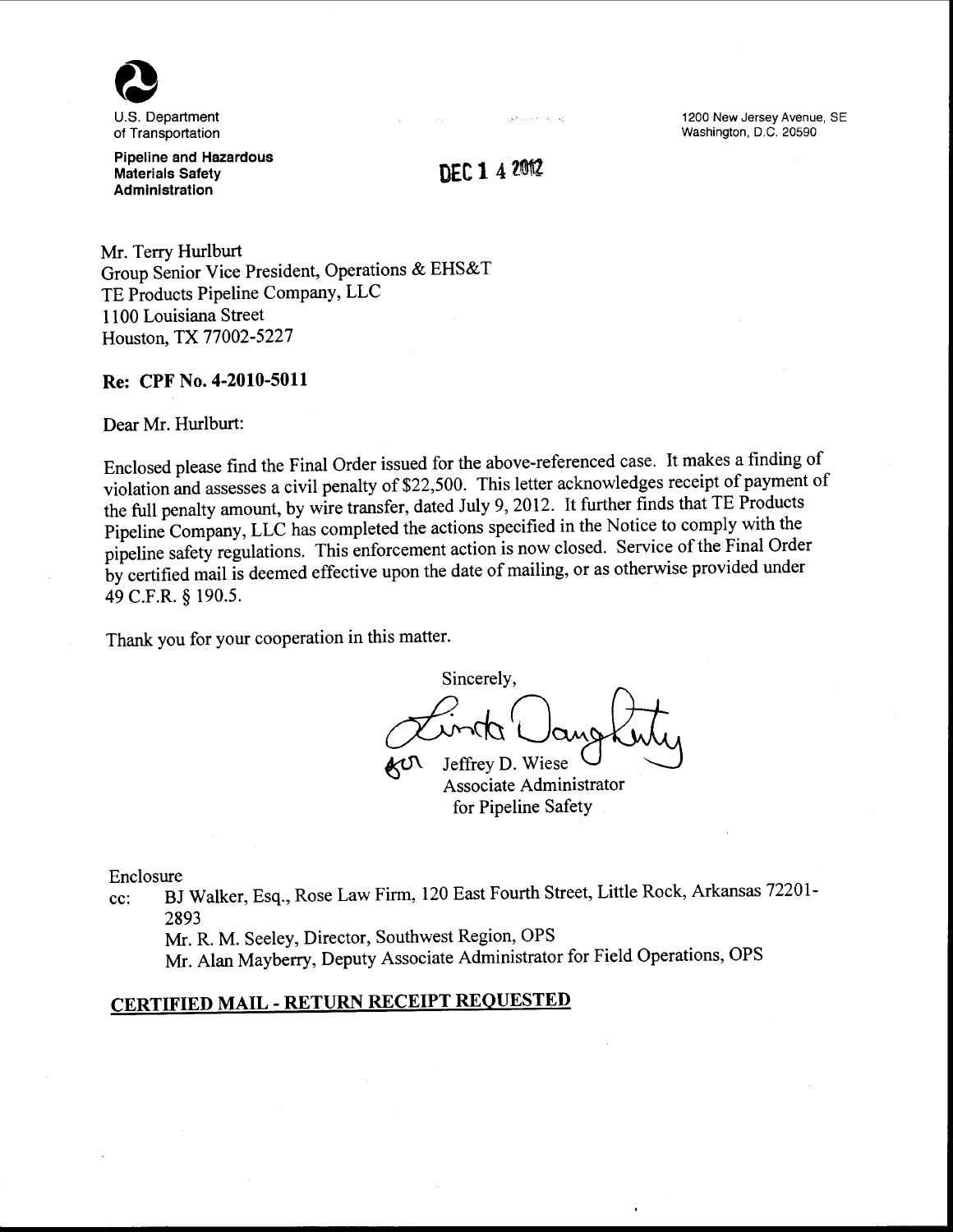# U.S. **DEPARTMENT OF TRANSPORTATION PIPELINE AND HAZARDOUS MATERIALS SAFETY ADMINISTRATION OFFICE OF PIPELINE SAFETY WASHINGTON, D.C. 20590**

)

)

)

**In the Matter of** )

**TE Products Pipeline Company, LLC,** ) **CPF No. 4-2010-5011** 

**Respondent.** )

# **FINAL ORDER**

Pursuant to 49 U.S.C. § 60117, a representative of the Pipeline and Hazardous Materials Safety Administration (PHMSA), Office of Pipeline Safety (OPS), initiated an investigation of an accident involving the explosion of an out-of-service breakout tank operated by TE Products Pipeline Company, LLC (TEPPCO or Respondent) at the McRae Product Terminal near Garner, Arkansas on May 12, 2009. Respondent owns and operates refined products and liquefied petroleum gas pipelines in the United States. TE Products Pipeline Company, LLC is a subsidiary of TEPPCO Partners LP. In its correspondence with PHMSA throughout the course of this case, Respondent has referred to itself as "TEPPCO."

The explosion of the out-of-service breakout tank occurred during the installation of a gauge pole in the tank. Gauge poles are intended to reduce emissions and product loss from aboveground storage tanks and breakout tanks. After the tank was emptied and cleaned, hazardous vapors were ignited when a welder used a flame cutter to cut the internal floating roof. The explosion and destruction of the tank resulted in three fatalities of contract personnel working inside the tank.

The Director, Southwest Region, OPS (Director), issued to Respondent, by letter dated June 22, 2010, a Notice of Probable Violation and Proposed Civil Penalty (Notice). In accordance with 49 C.F.R. § 190.207, the Notice proposed finding that TEPPCO had violated 49 C.F.R. § 195.54, and proposed assessing a civil penalty of \$22,500 for the alleged violation.

TEPPCO responded to the Notice by letter dated July 22, 2010. Respondent contested the allegation, presented information seeking mitigation and/or elimination of the proposed penalty, and requested a hearing. The hearing was to include discussion of this case and also a follow up case related to the May 12, 2009 incident concerning TEPPCO's alleged failure to follow its own procedures, C.P.F. 4-2010-5015.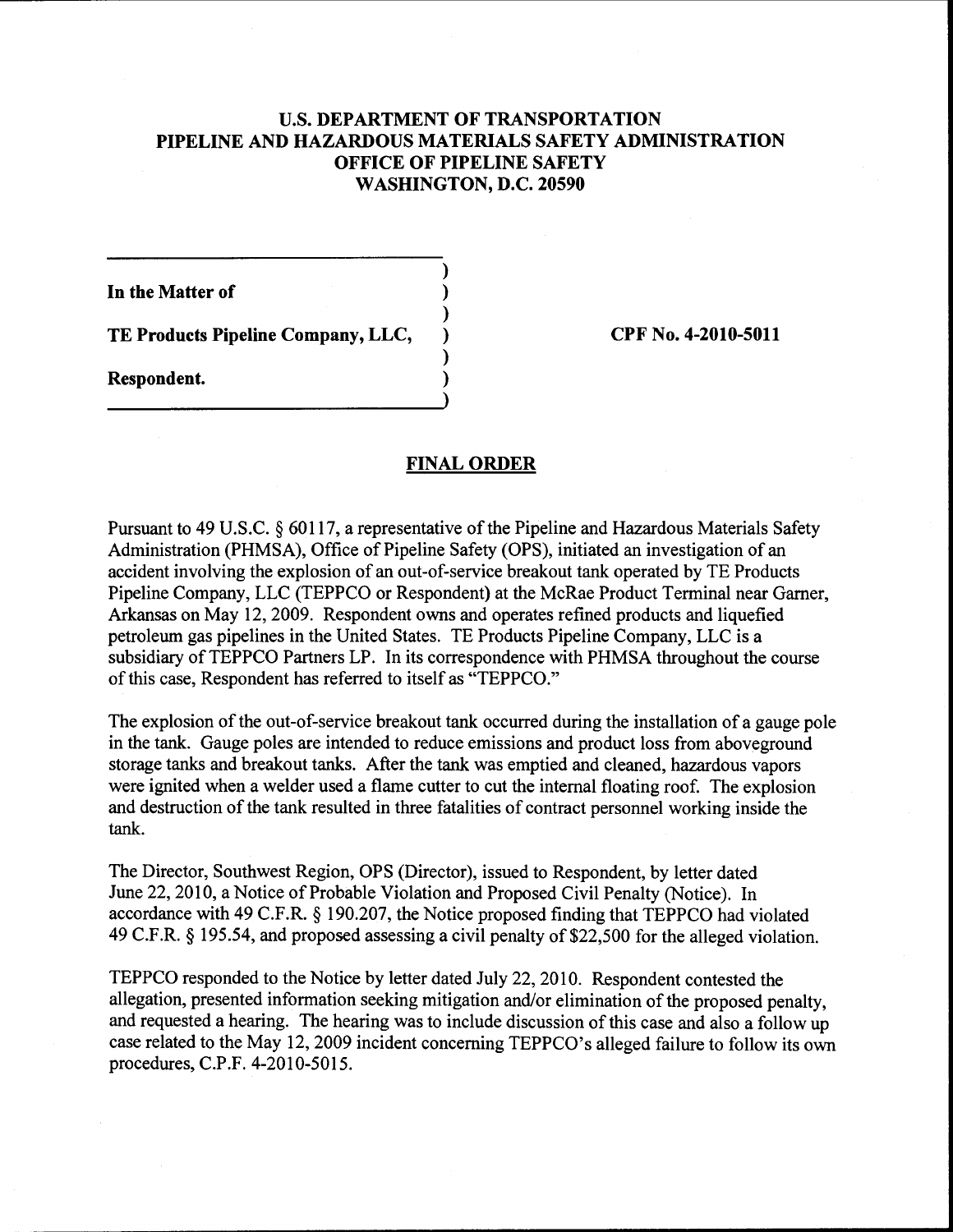By letter dated May 21, 2012, Respondent withdrew its request for a hearing and thereby authorized entry of this Final Order without further notice. On July 7, 2012, Respondent paid the proposed civil penalty of\$22,500. Notwithstanding its payment of the civil penalty, TEPPCO asked for permission to submit a formal response and documentation for consideration of the hearing officer prior to preparation of this Final Order. On July 30, 2012, TEPPCO submitted said document, which included deposition testimony related to ongoing litigation for tortious suits, documents concerning the cleaning and planning for the gauge pole installation, and contracts between Respondent and its contractors for the project. Respondent also requested that PHMSA "acknowledge all that TEPPCO did to ensure the work was done safely, in accordance with regulations and guiding safety principles." Under 49 C.F.R. § 190.209(a)(1), however, payment of the penalty serves to close the case with prejudice to Respondent. Therefore, the additional information provided and the defenses asserted by Respondent are neither discussed nor considered in this Order. The findings and conclusions set forth below are based entirely on the information referenced in the Notice and discussed in this Order, insofar as such information relates to the specific regulatory violations alleged in the Notice.

## **FINDING OF VIOLATION**

The Notice alleged that Respondent violated 49 C.F.R. Part 195.54, as follows:

**Item 1:** The Notice alleged that Respondent violated 49 C.F.R. § 195.54, which states:

## § **195.54 Accident reports.**

(a) Each operator that experiences an accident that is required to be reported under § 195.50 shall as soon as practicable, but not later than 30 days after discovery of the accident, prepare and file an accident report on DOT Form 7000-1, or a facsimile.

(b) Whenever an operator receives any changes in the information reported or additions to the original report on DOT Form 7000-1, it shall file a supplemental report within 30 days.

The Notice alleged that Respondent violated 49 C.F.R. § 195.54 by failing to file a supplemental report after it received updated information about the cause of the May 12, 2009 incident. Specifically, the Notice alleged that TEPPCO failed to file a supplemental report within 30 days after it obtained a failure investigation report from Baker Engineering and Risk Consultants, Inc. (BakerRisk) on March 5, 2010.<sup>1</sup> The report concluded that the probable cause of the explosion was ignition of a flammable gasoline/air mixture inside the floating roof pontoons, created by leakage of gasoline vapors into the pontoons. As of May 19, 2010, a supplemental PHMSA 7000-1 report still had not been filed by Respondent to update the original report with the information included in the BakerRisk report.

By May 19,2010, Respondent had also not reported estimated losses as a result of the accident in the PHMSA 7000-1 report on file (20090164-8872).

Respondent did not contest this allegation of violation. Accordingly, I find that Respondent

 $<sup>1</sup>$  See The BakerRisk Report # 01-02565-001-09, as included in the Violation Report.</sup>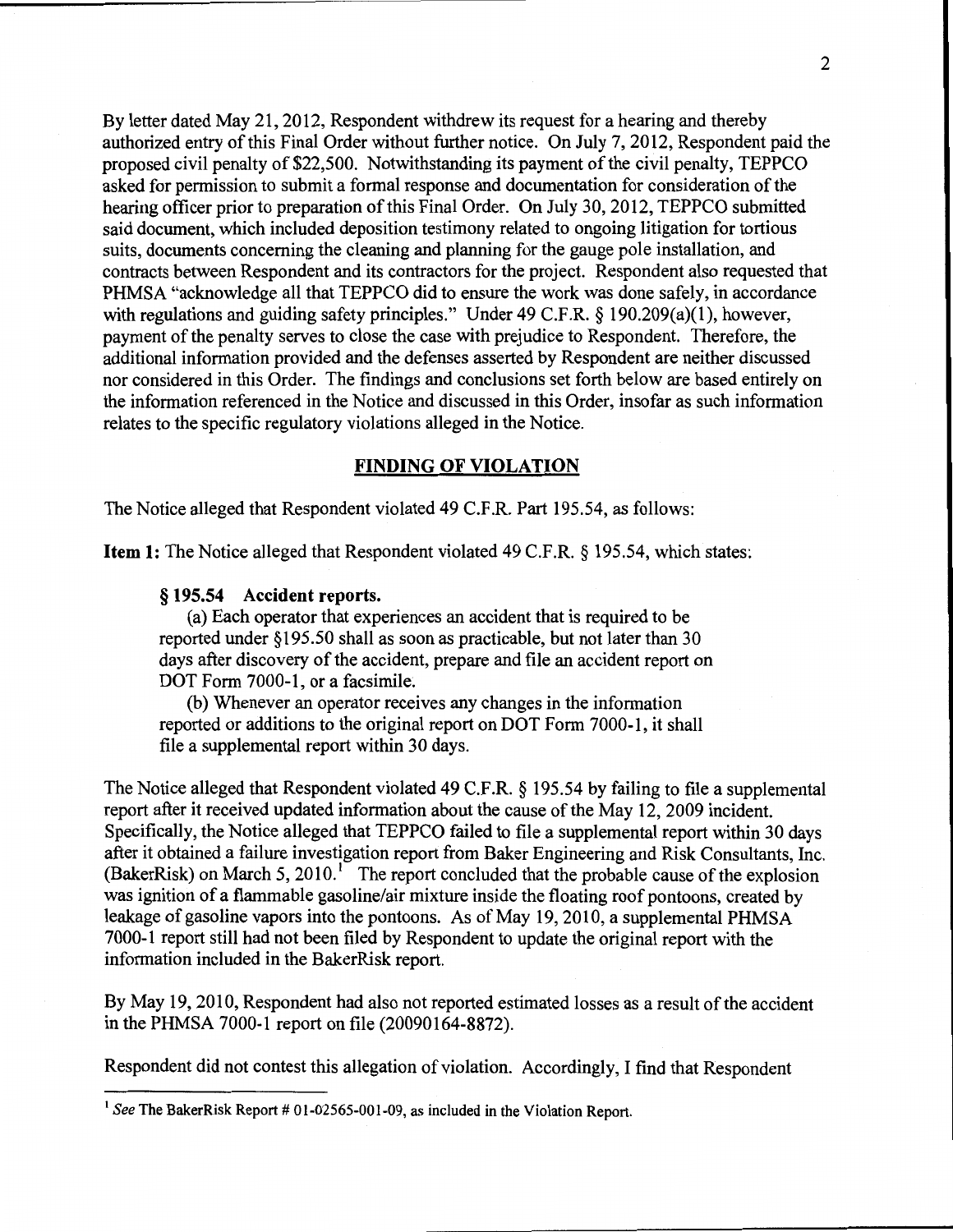violated 49 C.F.R. § 195.54 by failing to file a supplemental report after it received changes in the information reported in the original report.

This finding of violation will be considered a prior offense in any subsequent enforcement action taken against Respondent.

# ASSESSMENT OF PENALTY

Under 49 U.S.C. § 60122, Respondent is subject to an administrative civil penalty not to exceed \$100,000 per violation for each day of the violation, up to a maximum of \$1,000,000 for any related series of violations. In determining the amount of a civil penalty under 49 U.S.C. *§* 60122 and 49 C.F.R. *§* 190.225, PHMSA must consider the following criteria: the nature, circumstances, and gravity of the violation, including adverse impact on the environment; the degree of Respondent's culpability; the history of Respondent's prior offenses; the Respondent's ability to pay the penalty and any effect that the penalty may have on its ability to continue doing business; and the good faith of Respondent in attempting to comply with the pipeline safety regulations. In addition, PHMSA may consider the economic benefit gained from the violation without any reduction because of subsequent damages, and such other matters as justice may require. The Notice proposed a total civil penalty of \$22,500 for the violations cited above.

Item 1: The Notice proposed a civil penalty of \$22,500 for Respondent's violation of 49 C.F.R. *§* 195.54, for failing to file a supplemental report after it received changes in the information reported in the report. Accordingly, I assess Respondent a civil penalty of \$22,500 for violation of 49 C.F.R. *§* 195.54.

TEPPCO paid the proposed penalty, which serves to close the case with prejudice to Respondent.

#### COMPLIANCE ORDER

The Notice proposed a compliance order with respect to Item 1 in the Notice for violation of 49 C.F.R. § 195.54. Under 49 U.S.C. § 60118(a), each person who engages in the transportation of hazardous liquids or who owns or operates a pipeline facility is required to comply with the applicable safety standards established under chapter 601. The Director indicates that Respondent has taken the following actions specified in the proposed compliance order:

1. With respect to the violation of§ 195.54 (Item 1), Respondent filed a supplemental report on May 26,2011.

Accordingly, I find that compliance has been achieved with respect to this violation. Therefore, the compliance terms proposed in the Notice are not included in this Order.